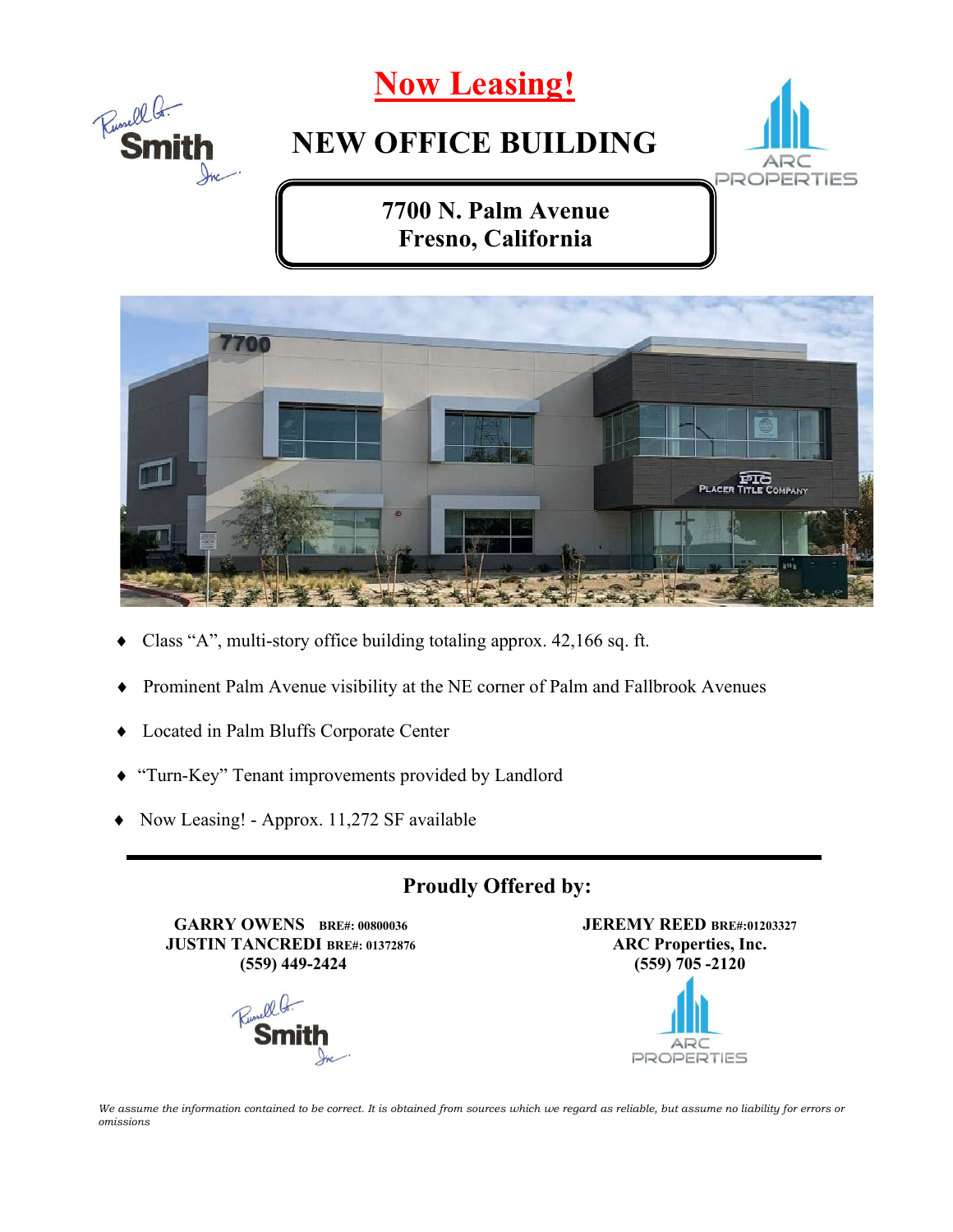#### 7700 N. Palm Avenue Fresno, California

| <b>LOCATION:</b>                                                         | 7700 N. Palm Avenue.                                                                                                                                                                                                                                        |
|--------------------------------------------------------------------------|-------------------------------------------------------------------------------------------------------------------------------------------------------------------------------------------------------------------------------------------------------------|
| <b>AREA:</b>                                                             | This high-visibility project is located on the northeast corner of<br>Palm and Fallbrook Avenues in the Palm Bluffs Corporate<br>Center.                                                                                                                    |
| <b>DESCRIPTION:</b>                                                      | This dramatic, multi-level office building is prominently situated<br>on Palm Avenue. The building will be state of the art and include<br>many features to maximize energy efficiency, including LED<br>lighting, occupancy controls and sensors and more. |
| <b>AVAILABLE:</b>                                                        | Approximately 11,272 rentable sq. ft. available<br>1st Floor:                                                                                                                                                                                               |
| <b>LEASE RATE:</b>                                                       | \$2.25 per square foot per month, NNN. 3% annual increases.                                                                                                                                                                                                 |
| <b>IMPROVEMENTS:</b>                                                     | Turn-key as per attached Improvement Schedule.                                                                                                                                                                                                              |
| <b>SIGNAGE:</b>                                                          | Signage criteria is still in the design phase, but prominent fascia<br>signage will be available for large tenants. Monument signage,<br>if approved, will also be made available at Tenant's expense.                                                      |
| <b>PARKING:</b>                                                          | Approx. 5 stalls per 1,000 useable sq. ft. including covered.                                                                                                                                                                                               |
| Note: Final configuration of building and site plan subject modification |                                                                                                                                                                                                                                                             |

#### For Further Information Please Contact:

GARRY OWENS BRE#: 00800036 JUSTIN TANCREDI BRE#: 01372876 (559) 449-2424



JEREMY REED BRE#:01203327 ARC Properties, Inc. (559) 705 -2120

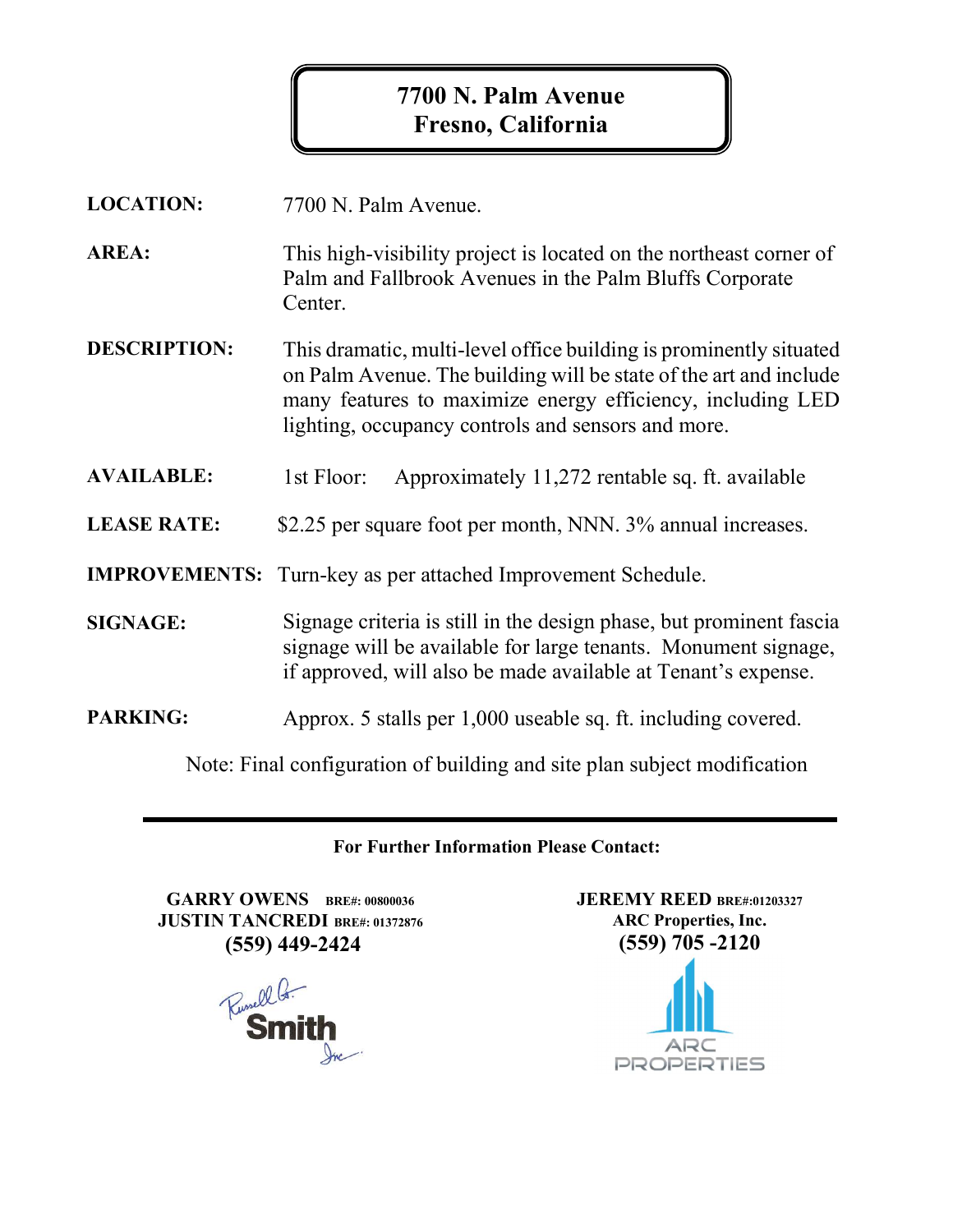## Interior Photos

# Building Lobby





### Common Area Restrooms



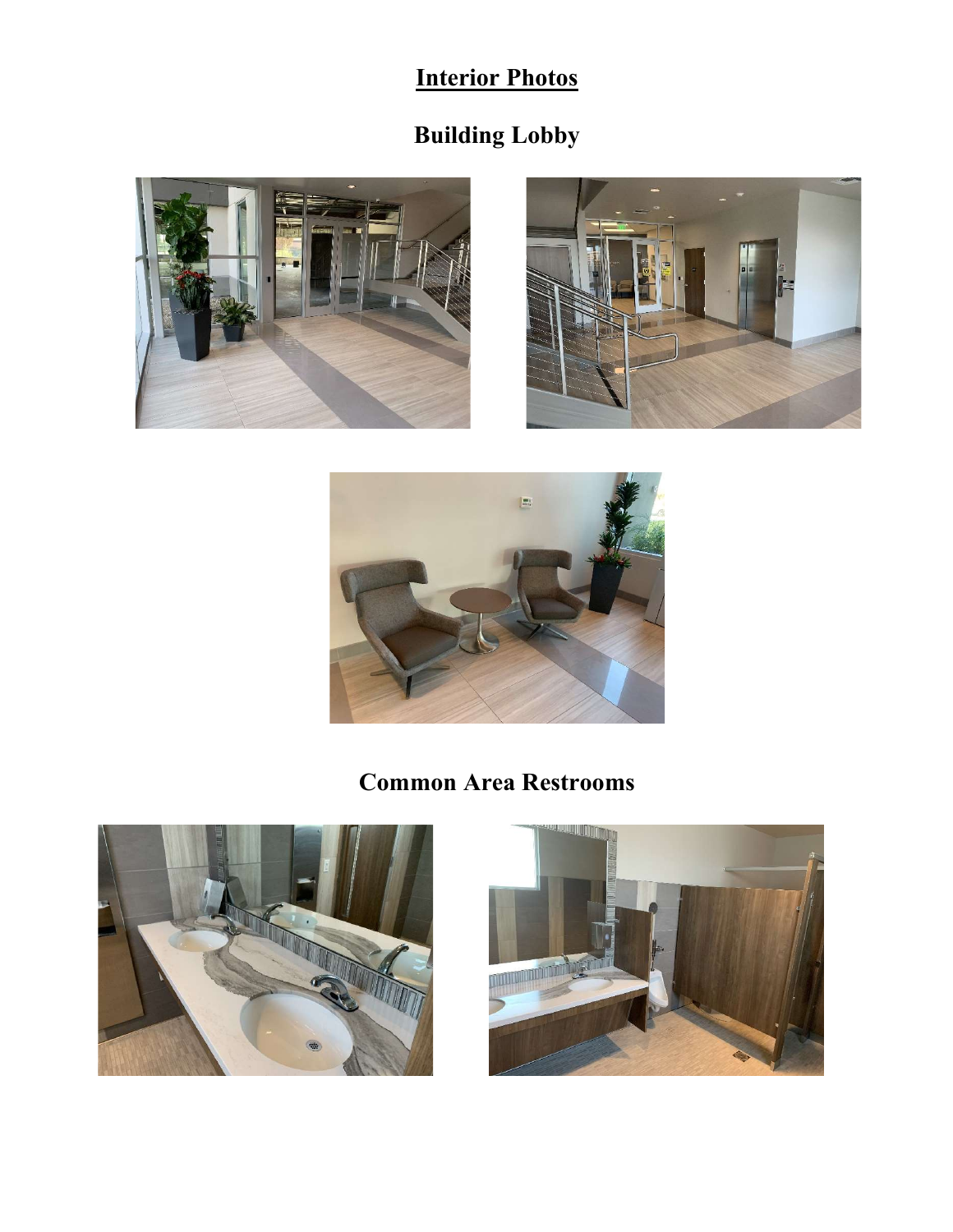### $7700$  N. Palm.  $-1<sup>st</sup>$  floor plan

Approx. 11,272 sq. ft. available

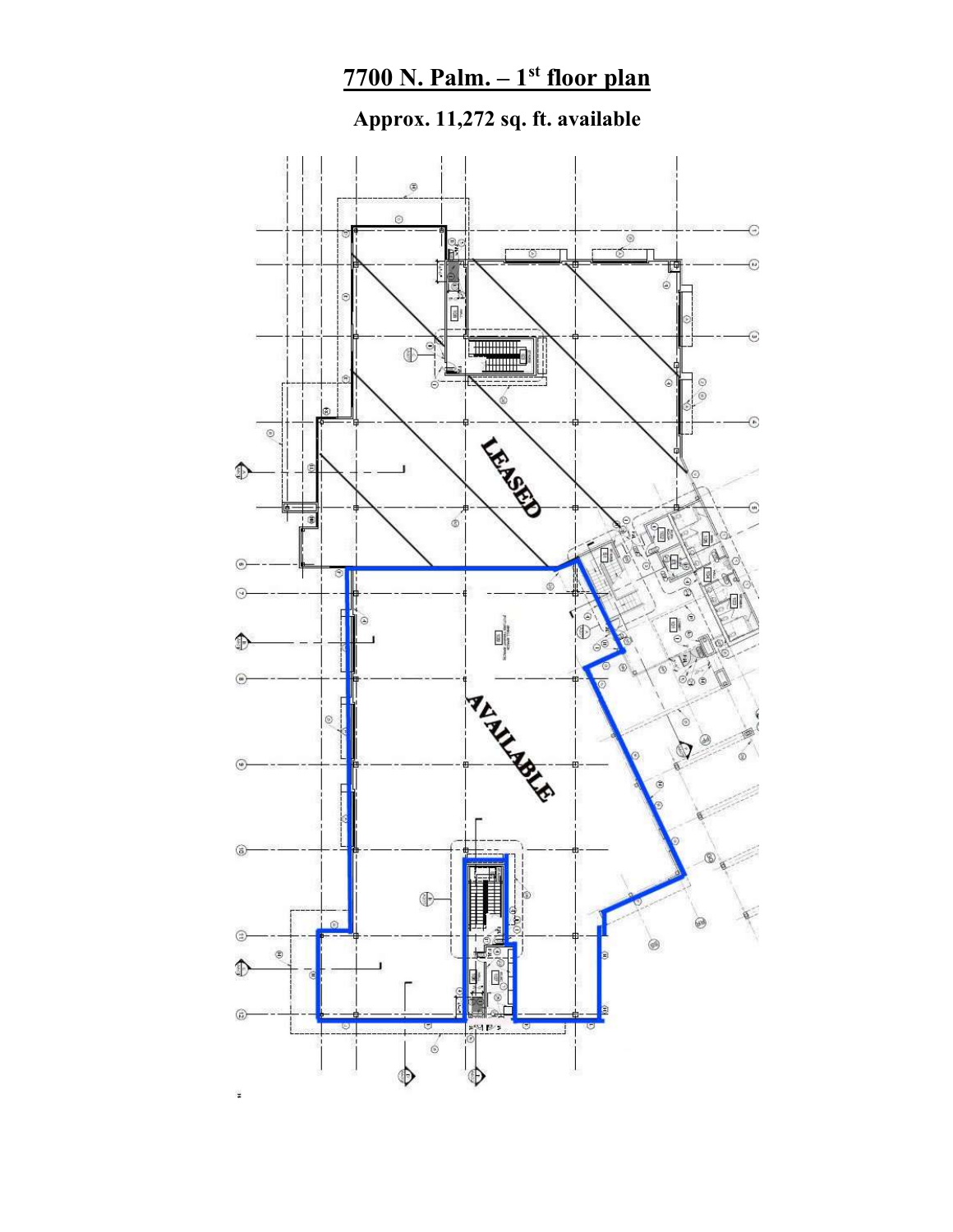#### 7700 N. Palm Site Plan

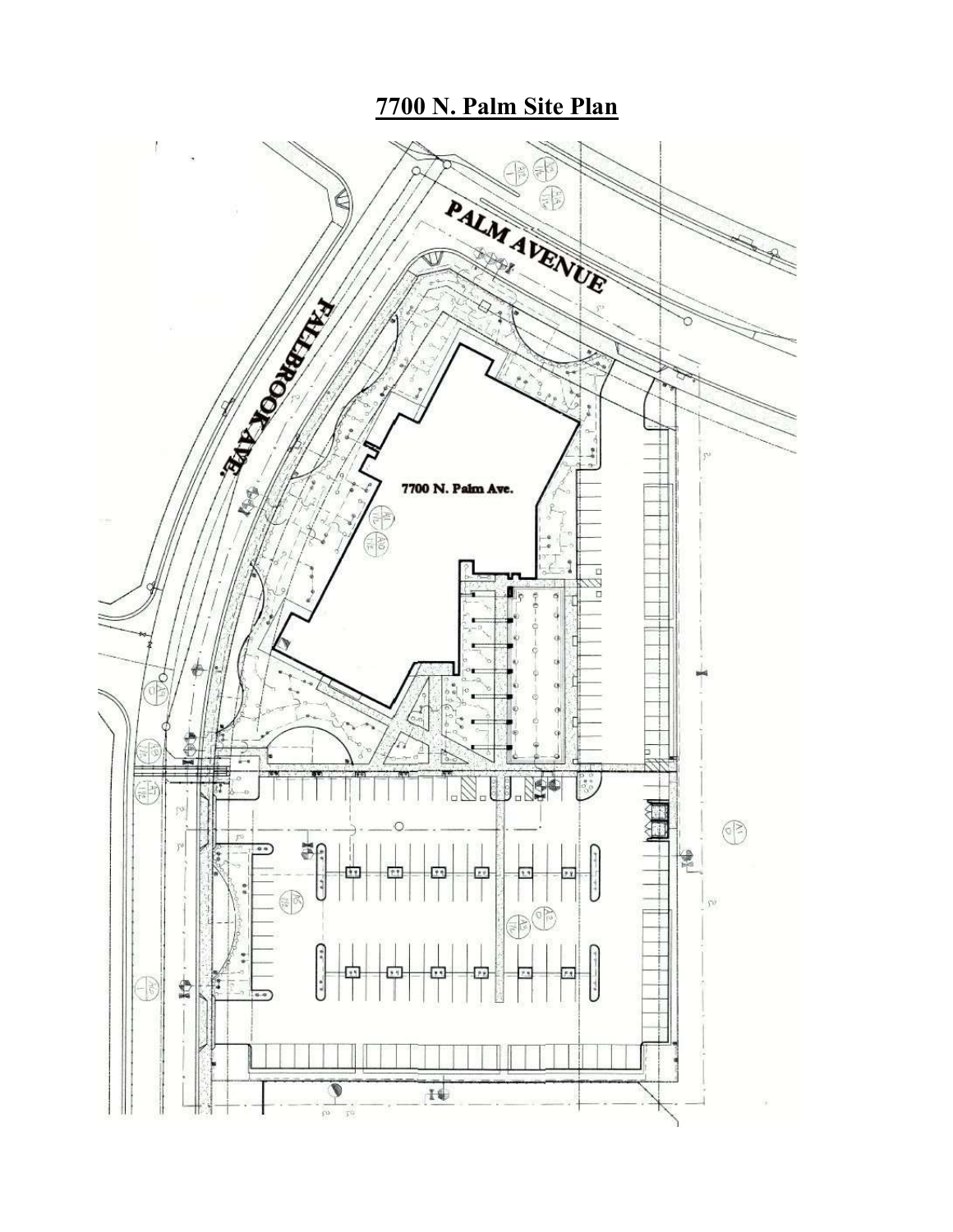#### 7700 N. Palm - Landlord Provided "Turn Key" Improvements

- 1. Standard Partition: 3 5/8" steel studs at 24" o.c., from slab to 1' above ceiling line with one layer of 5/8" drywall on each side with R-11 batt insulation between studs, provide "Bull Nose" corners.
- 2. Demising Partition: 6" steel studs at 24" o.c. from slab to roof deck above with R-19 batt insulation between studs, provide 1 layer of 5/8" drywall, staggered seams on each side.
- 3. Doors, Frames & Door Hardware: Eight (8) foot solid core doors with stain grade finish set in 3 ¼" metal trim, Schlage or equivalent lever hardware.
- 4. Ceilings: White T-bar 2' x 4' grid with white "Second Look 2" regular acoustical tile.
- 5. HVAC: White 2' by 2' air supply and return diffusers with one HVAC zone per approximately 1,000- 1,500 sq.ft. or per city code.
- 6. Lighting: Building standard 2' x 4' 2-lamp LED fixtures.
- 7. Fire Sprinklers: Semi recessed chrome or white finished pendant as per city code.
- 8. Wall Finishes: Two (2) coats latex paint with flat finish. Color per building standard selection.
- 9. Floor Coverings: Carpet Commercial cut pile, 26 oz. yard weight or dense level loop, 26 oz. yarn or 18"x18" Carpet Tile. Resilient flooring – Luxury Vinyl Tile (LVT) or similar plank style flooring provided in standard building selected colors. Wall base – Carpeted areas: 4" carpet base - Resilient areas: TBD
- 10. Window Coverings: Exterior windows: Building standard window covering. Window coverings not provided for doors or interior windows.
- 11. Cabinetry: Standard cabinetry in lunchroom or lounge supplied with laminated counter and laminated exteriors.